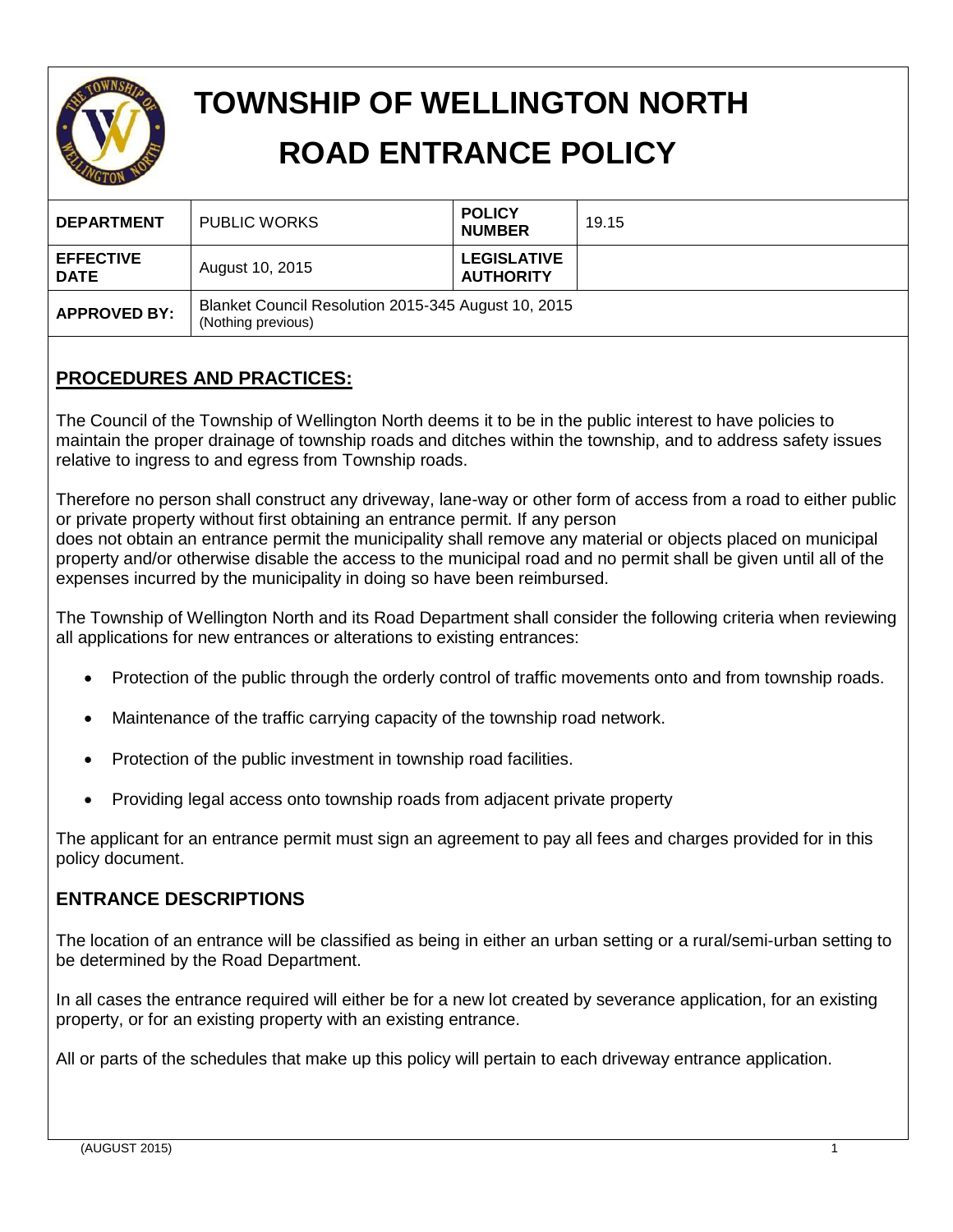## **DEFINITIONS**

## **COMMERCIAL/INDUSTRIAL/INSTITUTIONAL ENTRANCE**

Provides access to a business where goods or services are manufactured or sold to the public and includes as well, residential facilities of five or more units.

## **RESIDENTIAL ENTRANCE**

Provides access to residential facilities of four units or less.

### **FARM ENTRANCE**

Provides access to farm buildings and agriculture land.

#### **FIELD ENTRANCE**

Provides access to agriculture fields. Generally a maximum of one entrance per field fronting the township road will be granted.

#### **TEMPORARY ENTRANCE**

Provides access to properties for a limited period not to exceed one year for the purpose of construction, repairs or improvement on that property.

#### **PEDESTRIAN ENTRANCE**

Provides an access for the sole use of pedestrians.

#### **PUBLIC ENTRANCE**

Provides access onto a township road from a registered sub-division by means of a public road or street.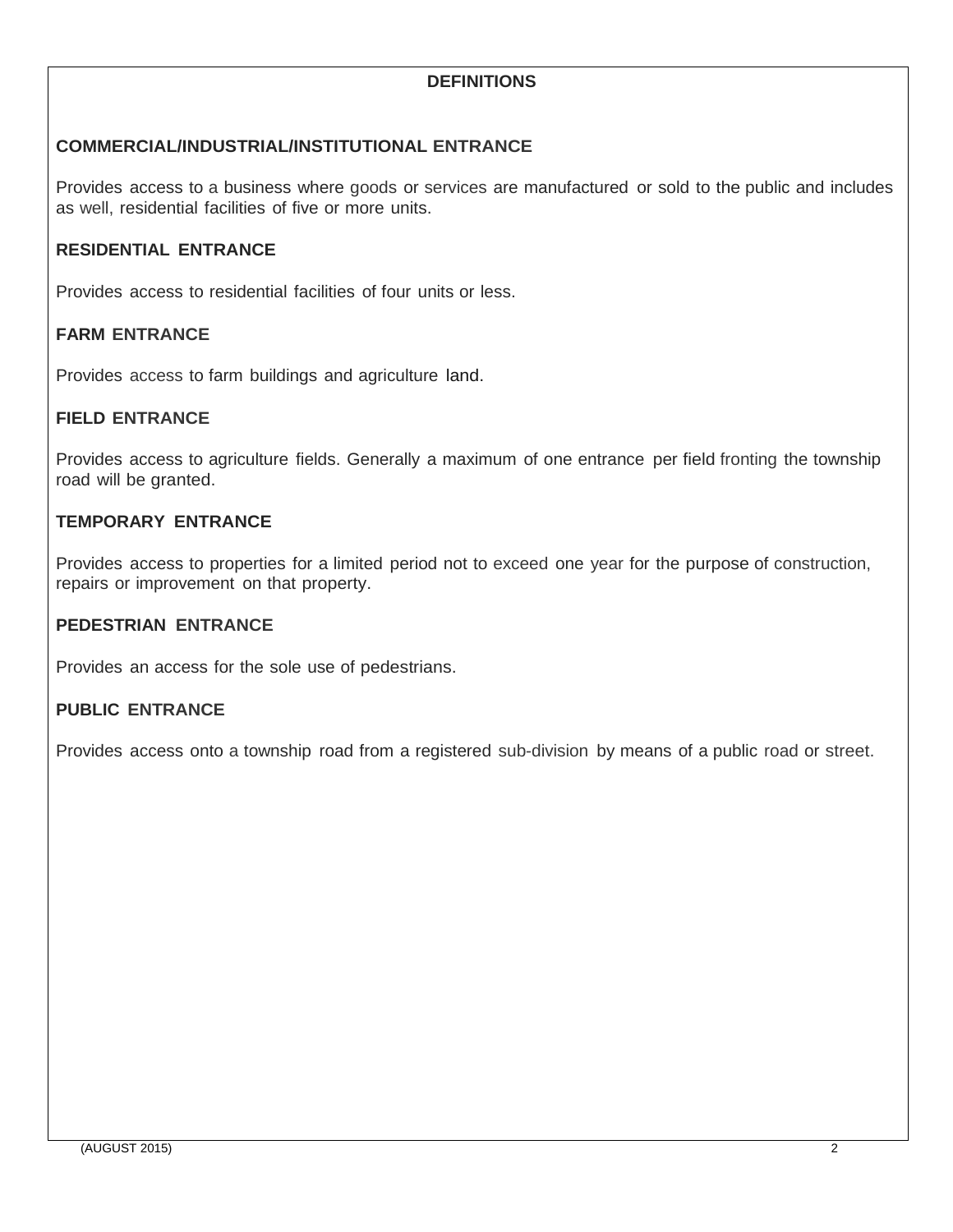#### **GENERAL**

- a) The entrance design for a Commercial/Industrial/Institutional entrance will be site specific, having regard for number and type of vehicles expected to utilize the entrance.
- b) Applicants for an entrance permit to a property that has an entrance that does not meet the Township standard will be responsible for an inspection fee. As well all costs to upgrade this entrance to the Township Standard, up to the maximum fee charged for a new entrance.
- c) A field entrance is not recognized as a proper entrance and would be subject to all regulations and costs to upgrade as set out in this policy.
- d) The entrance design for a pedestrian entrance will be site specific and costs will be assessed as approved by the Works Superintendent.
- e) All costs as they pertain to a public entrance shall be addressed in the subdivision agreement between the township and the developer.
- f) Any person that requires a building or demolition permit and as a result will have heavy equipment driving over Township curb, sidewalk or asphalt boulevard to access the property must pay an inspection and deposit fee as set out in this policy.

After all the major work has been completed, application for the deposit refund should be made to the Township Works Superintendent for approval. The refund shall be less the inspection fee and less any Township costs to repair damages to or the clean-up of Township property that occurred as a result of the construction or demolition.

- g) All Rural/Semi urban entrances shall be installed by the Township for the fee set out in this policy. Installation shall be done within two weeks of the entrance application being approved.
- h) No inspections and/or entrance installations shall take place during the period of November 1 to April 1 unless approved by the Works Department.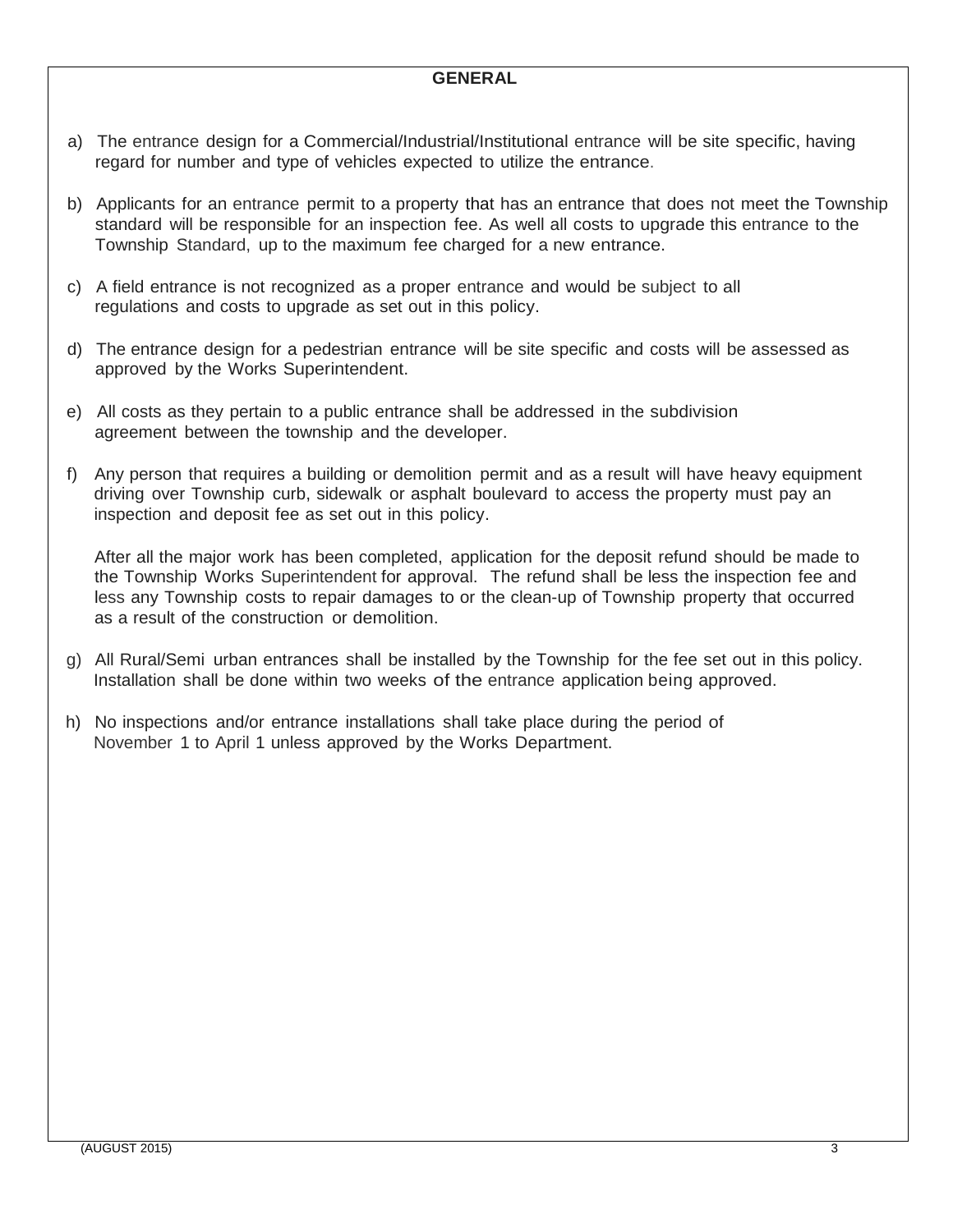## **SCHEDULE"A"**

#### **LOCATION OF ACCESSES**

The township may restrict the placement of an access onto the township road in the interest of public safety. New accesses must be located and constructed so as to provide in the opinion of the Works Superintendent:

- a) No undue interference with the safe movement of public traffic, Pedestrians or other users of the township road.
- b) Favourable vision, grade and alignment conditions for all traffic using the proposed access to the township road.

All entrance permits requested for new lots created by severance application must meet a minimum sight distance requirement of 140 meters.

Sight distance shall be measured from eye height of 1.05 meters measured 3 meters from the outer edge of the traffic lane to an object height of 1.3 meters above the roadway surface.

All requests for entrance permits to existing properties that do not meet the sightline requirements (excluding new lots created by severance application) will be subject to installing a "hidden driveway" sign at the applicant's expense.

Applicants for an entrance permit for a new lot created by severance application who cannot meet the sight distant restrictions may request the township for permission to make adjustments to the roadway in order to comply. All work would be done to the satisfaction of the Works Superintendent and all costs would be the responsibility of the applicant.

The Site Line requirements set out in this policy shall not apply to the former geographic areas of the Town of Mount Forest and the Village of Arthur which are now part of the Township of Wellington North.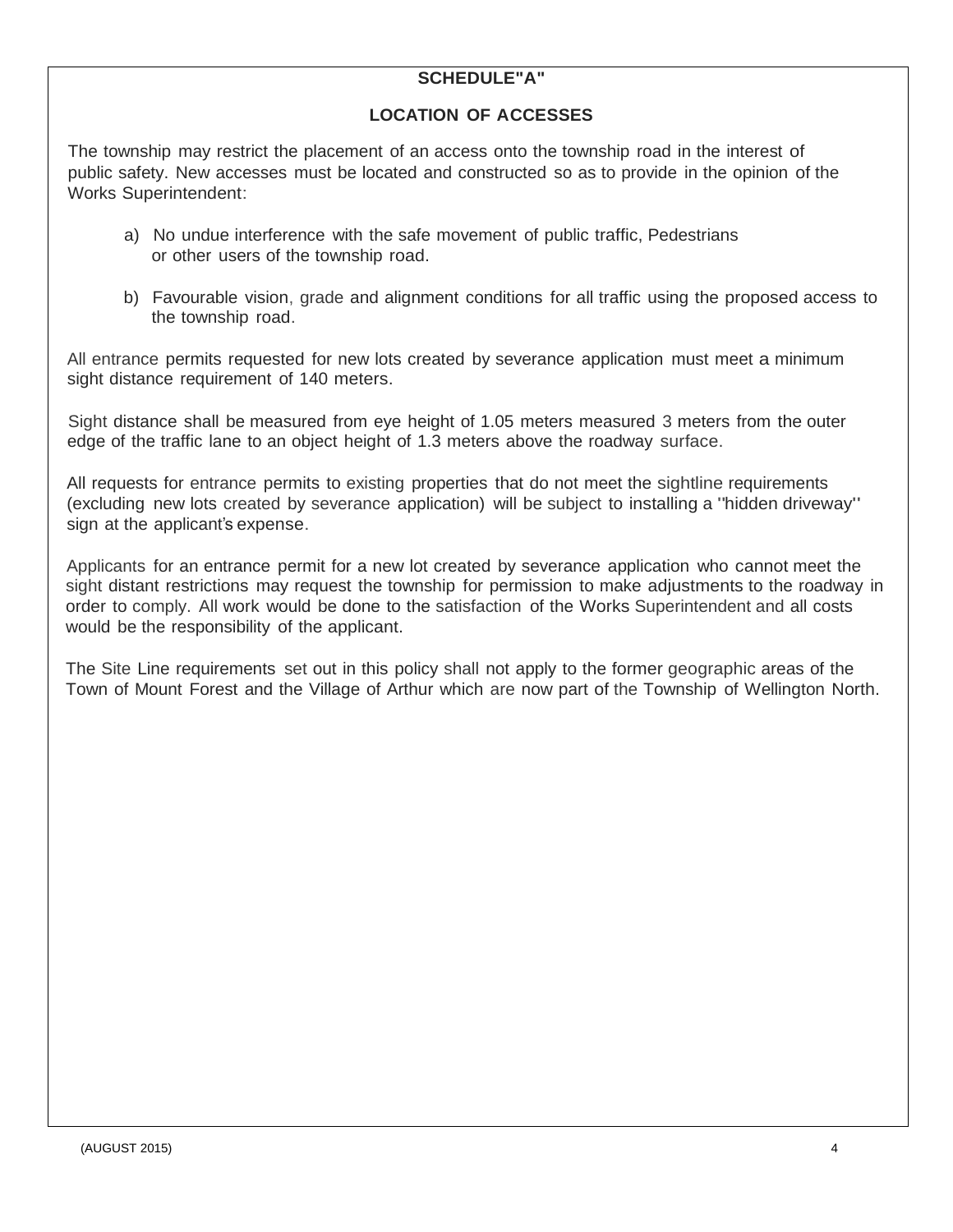### **SCHEDULE "B"**

An entrance adjacent to a bridge or other structure which may interfere with the clear vision of traffic using the entrance must be located as follows:

- a) A commercial entrance in an area where the speed limit is 80 km or more must be located 140 meters from the end of the deck of the bridge or from the nearest part of the structure which interferes with the clear vision of traffic using the entrance.
- b) A residential, farm, field entrance in an area were the speed limit is 80 km or more must be located at least 30 meters from the end of the deck of the bridge or from the nearest part of the structure which interferes with the clear vision of traffic using that entrance.
- c) In areas where the speed limit is less than 80 km the Works Superintendent may restrict the location of an entrance to the distance from the bridge or structure that he deems advisable.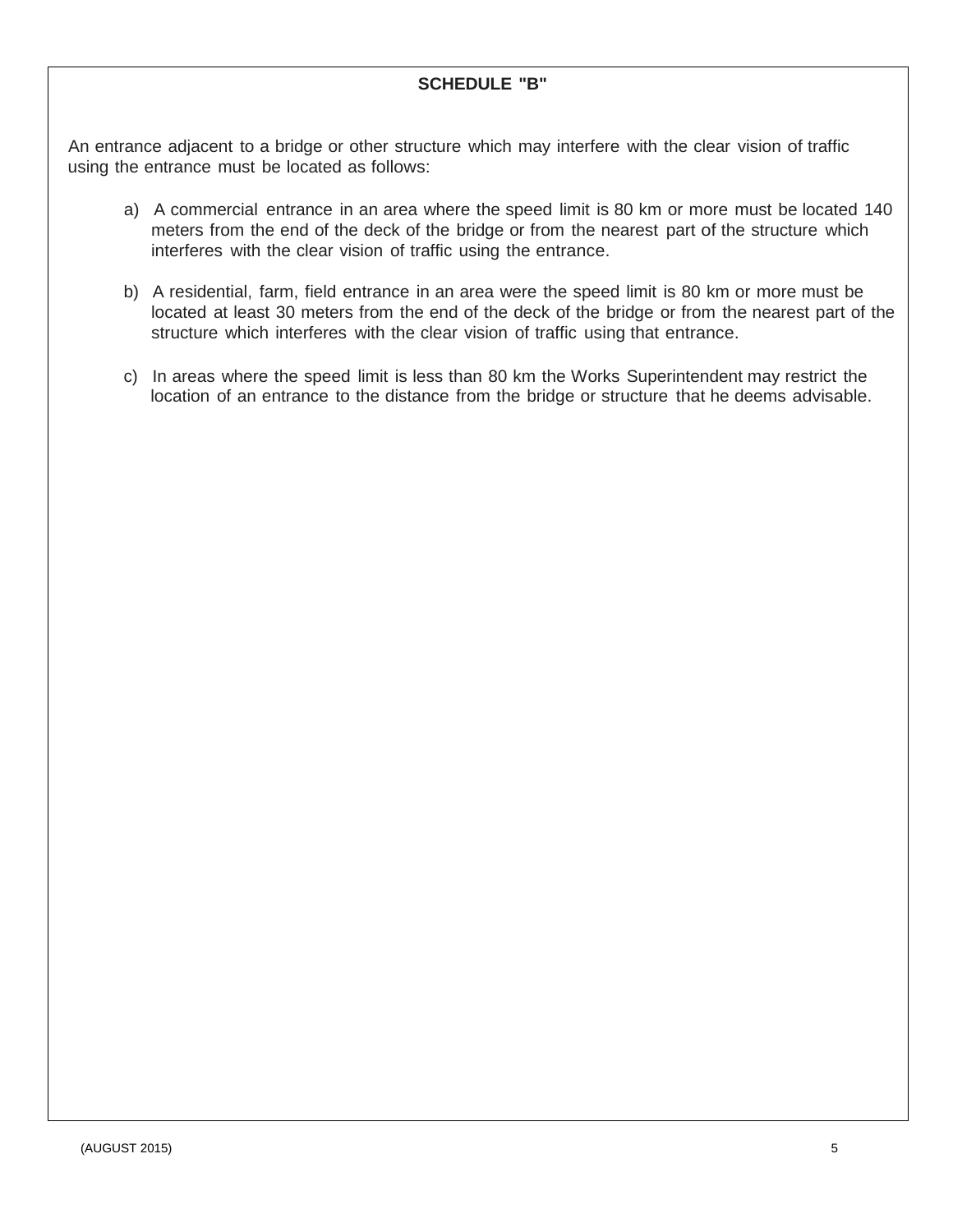## **SCHEDULE "C"**

#### **RURAL/SEMI URBAN ENTRANCE SPECIFICATIONS**

- a) The maximum width of a roadway pertaining to standard entrance is 6 meters.
- b) The minimum length of pipe or culvert pertaining to a standard entrance is 9 meters
- c) The minimum size of pipe or culvert for a standard entrance is 400 mm or equivalent.
- d) The minimum cover on the pipe or culvert must be 300 mm.
- e) The pipe or culvert must be of sufficient length to provide a 2:1 slope from the ditch invert to the entrance width of 6 meters.
- f) The finished surface of the access must grade away from the edge of the traveled portion of the road at a rate equal to the slope of the shoulder for a distance of 5 meters. The slope of the access should not exceed 3%.
- g) Each entrance to a township road must be designed, constructed, and maintained in a manner that will prevent water from the entrance or from the adjoining property being discharged via the entrance onto the traveled portion of the road.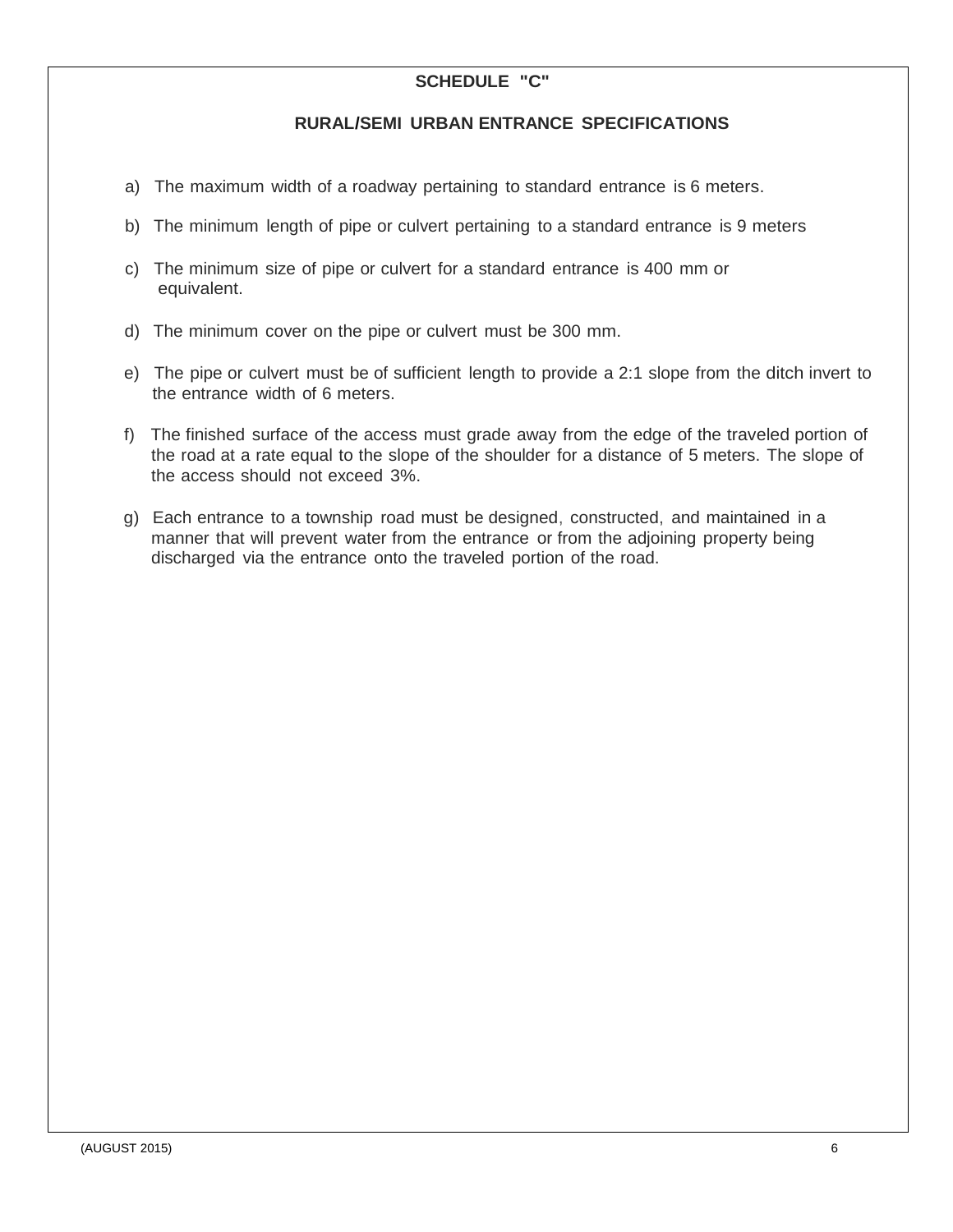### **SCHEDULE "D"**

#### **URBAN ENTRANCE SPECIFICATIONS**

- a) The maximum standard urban entrance is 6m.
- b) Alterations to a curb to accommodate the entrance must be done either by a proper curb cutting machine or by removal and replacement.
- c) Alterations to a sidewalk to accommodate an entrance must be done by removal and replacement with a minimum depth of 6 inches of 30 MPA concrete extending the width of the driveway.
- d) In all cases any necessary restoration work must also be made to the Township and/or adjoining property.
- e) All work and incurred costs shall be the responsibility of the applicant.
- f) All work must be completed to the satisfaction of the Works Superintendent